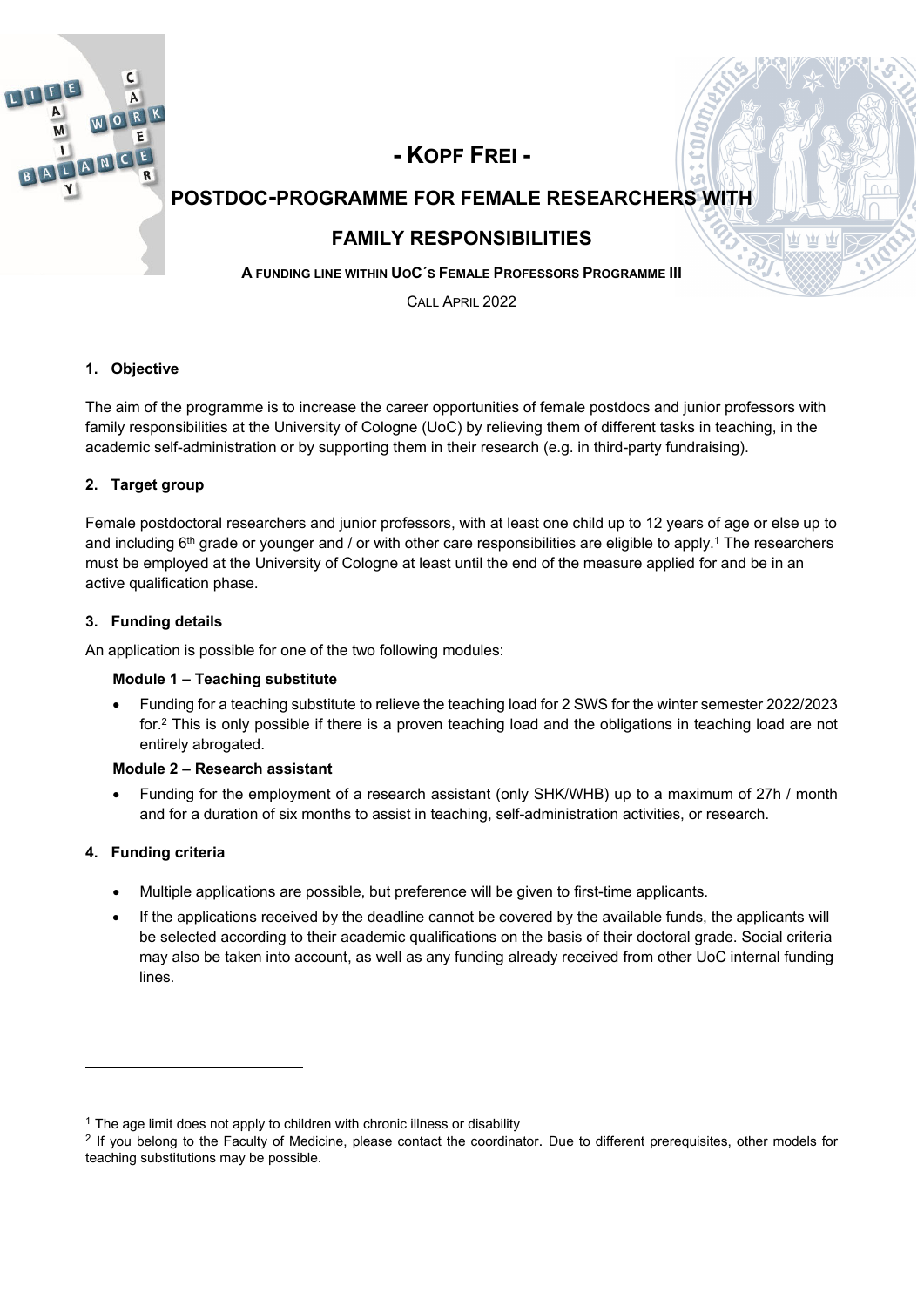#### **5. Application**

The application deadline for the following call is April 15<sup>th</sup> 2022.

The following **complete** documents are mandatory for the application and need to be submitted in **one** single PDF document:

- 1. A cover page indicating name, first name, academic degree, institute and contact details of the applicant as well as information on the module applied for.
- 2. A cover letter with the following information (max. 2 pages):
	- a. Description of the family and work situation outlining the individual burden (family care concept / family management / care responsibilities / duties in teaching, research and self-administration etc.).
	- b. Age of all children and **birth certificate** of the youngest child or plausible confirmation of the disability status or level of care or of a chronic disease (of a person).
	- c. **Career and qualification status**, which has to be proved e.g. with a timetable for the habilitation, a confirmation about the junior research group leader status or similar, as well as naming the next career goal and the current research project. In case of an LfbA position please include a statement whether the position profile allows and enables scientific qualification / research and if you are a seconded teacher.
	- d. Statement about all **internal funding** already received by the University of Cologne (e.g. Postdoc Grant, re-entry positions, Mobility Grants, NetEx, Kids&ElderCare etc.).
	- e. **Statement of costs** for the substitute (unit and overall costs based on the specific average rates of the faculty; to be obtained from the faculty / institute; incl. one-time flat rate for travel and accommodation costs) **or** the planned time period for employing the research assistant.
- 3. Scientific CV with complete list of publications with the three most important publications marked.
- 4. Doctoral certificate.
- 5. Information on teaching tasks (number of SWS), self-administration (proof with employment contract, Klips 2.0, confirmation of the institute or similar) and / or research activities (e.g. third party funding proposal).
- 6. Proof of duration of employment at the University of Cologne.
- 7. Please indicate if you are employed or associated in a DFG-funded collaborative research project (e.g. CRC).<sup>3</sup>
- 8. Informal signed declaration that all informations have been provided truthfully.

### **Incomplete applications will not be assessed. Please ensure that you provide complete statements and documents.**

#### **6. Funding decision**

-

The Vice-Rector for Academic Career and Equal Opportunities, the Central Gender Equality Officer, representatives from the Department Gender & Diversity Management and the Dual Career & Family Support as well as the coordinator of the Female Professors Programme decide on the allocation of funding based on the above-mentioned application documents.

Please send your application in **one single** PDF document in digital form to the following address: **kopf-frei(at)verw.uni-koeln.de** 

<sup>&</sup>lt;sup>3</sup> DFG-funded collaborative projects can possibly finance the employment of auxiliary staff to relieve scientists with family obligations from routine tasks.